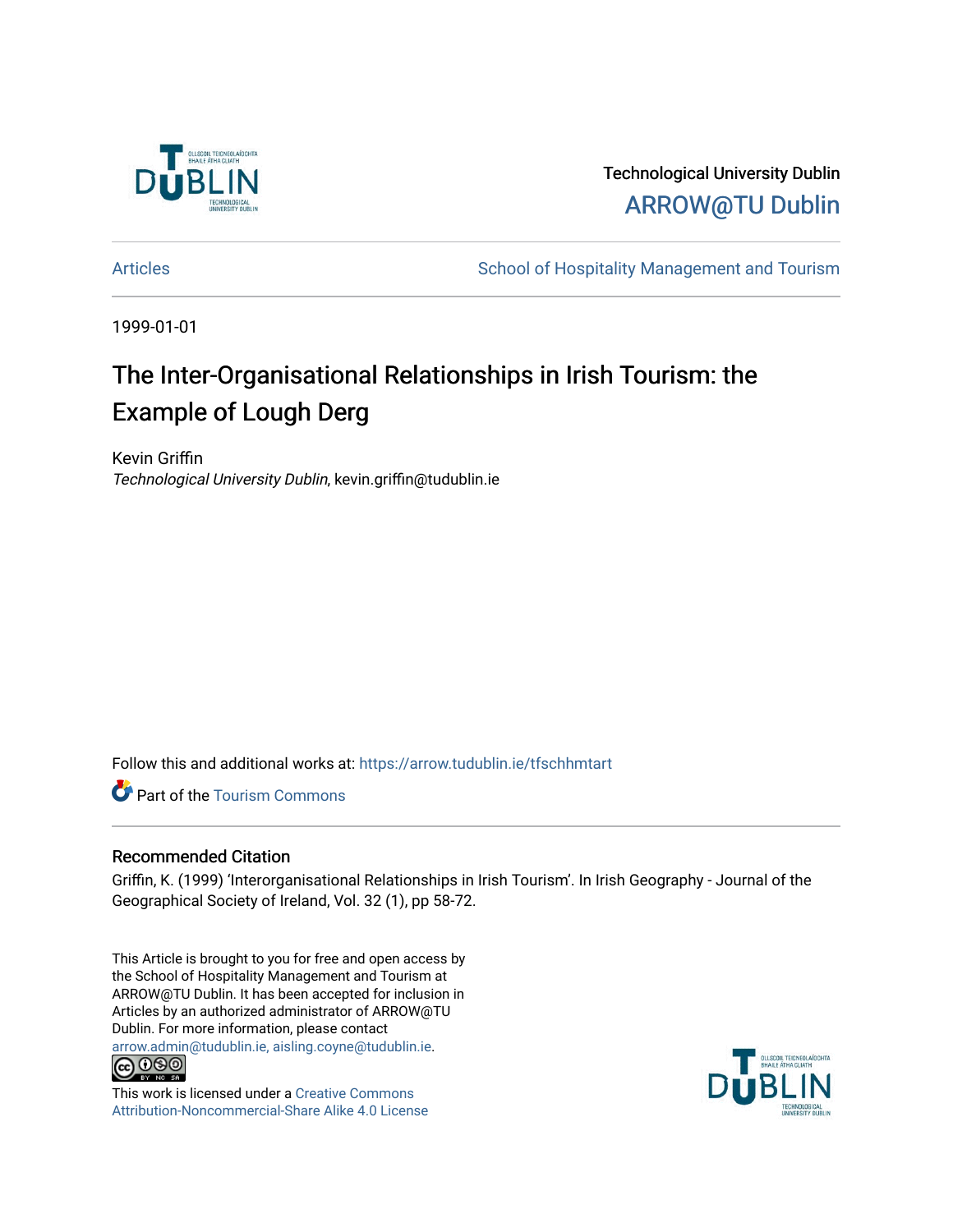# **The Inter-organisational Relationships in Irish Tourism: the example of Lough Derg**

### **Kevin A. Griffin**

*Dublin Institute of Technology*

#### **ABSTRACT**

The data presented in this paper are drawn from research work carried out by the author into the operation and organisation of Irish tourism at a local level. In carrying out this work 104 tourism operators were surveyed in detail in order to assess their attitudes and opinions on a number of issues. The two dominant themes which emerged from this research were the highly varied nature of the tourism operations and the multitude of service providers with whom they interact. The purpose of this paper is to illustrate this diversity of Inter-organisational Relationships (IORs) and to propose an organisational structure which may aid in minimising such complexities.

*Key Index Words*: Tourism, Ireland, Inter organisational Relationships.

#### **Introduction**

In recent years Irish tourism has expanded dramatically. Between 1988 and 1997 foreign exchange earnings from this industry rose from IR£841 million to IR£2105 million. In the same period, numbers of visitors increased from 2.4 million to 5.0 million. Current estimates predict that this growth rate will continue for the foreseeable future (Bord Fáilte, 1998).

Research into the current state and future potential of Irish tourism include studies of employment (BDO Simpson Xavier Consulting, 1998), general reviews of marketing policy (Irish Tourist Board, 1998), strategic frameworks for tourism growth (Irish Tourist Industry Confederation, 1998) and examinations of Irish tourism policy and performance, mainly in economic terms (Deegan and Dineen, 1997). Even at the level of Government policy generation, very little attention has been focused outside the economic aspects of the industry. The First and Second Operational Programme for Tourism and similar reports (Department of Tourism and Transport, 1992; 1994), examined tourism as an industry comprising a number of economic functions such as the provision of transport, accommodation and activity. Aside from their income generation and potential for job creation, little analytical investigation has been carried out.

In attempting to address this neglect, this paper will deal with the Inter-organisational Relationships (IORs) between individual tourism operators and the myriad tourism organisations and agencies. To draw together some key concepts and ideas relating to the IORs in Irish tourism, the industry will be examined in a schematic manner based on data relating to the Lough Derg area of the river Shannon. It is suggested, however, that the relationships indicated may apply to Irish tourism in general.

#### **Inter-organisational Relationships**

Tourism represents a highly complex economic and social phenomenon which affects millions of people all over the world. The industry entails a complex network of businesses engaged in the provision of accommodation, catering, travel facilities, services and entertainment of the tourist.

*"It is only within recent years [however] that scholars have begun to examine the richness and variety of this [tourism] phenomenon ... a major industry that is destined to endure, providing personal satisfaction as well as global economic and social benefits ... an activity [which] has*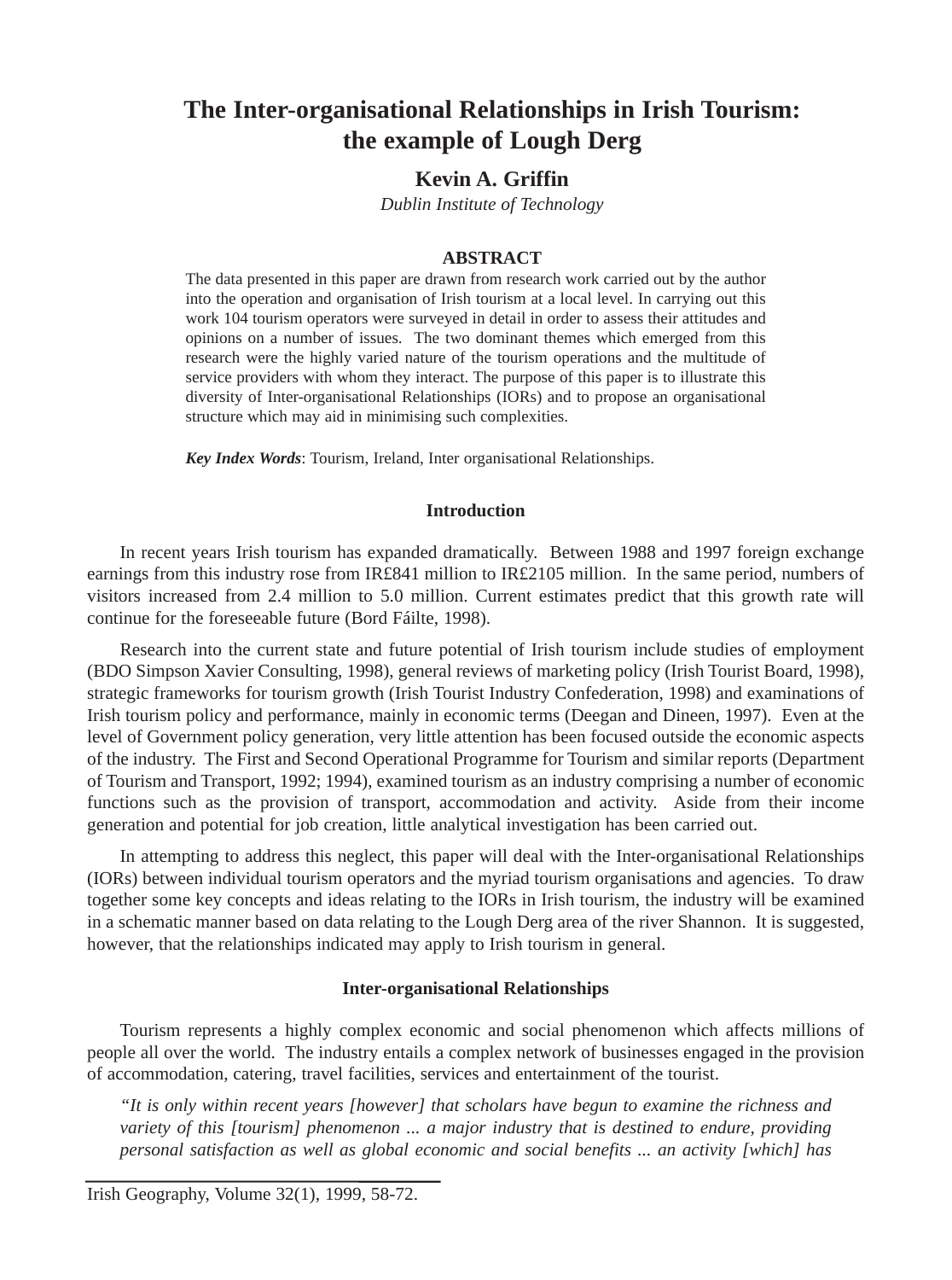*been an integral part of human behaviour throughout history, taking on many forms as appropriate to a particular time and place*" (Smith, 1992: 197)

Each enterprise involved in tourism fulfils a broad variety of functions for a highly varied clientele and in so doing, each enterprise or operator deals with a wide variety of organisations, individuals and groups whose purpose can vary from advertising to promotion, to policy making and business advice.

According to Hall (1991) "all organisations have relationships with other organisations. Some are relatively trivial while others are of utmost importance for the parties involved" (p.216). In any environment these IORs are a product of the range of organisations involved and in order to understand them further, it is important to investigate them in detail. To provide a framework for this paper, Hall's (1991) work on the evaluation of IORs has been adopted. This work suggests a number of indices which can be useful for the evaluation of relationships.



*Figure 1: study area.*

- (1) The importance of interaction. The importance each of the organisations place on their relationship is a good indication of the need and success of the interaction.
- (2) The degree of conflict/co-operation involved in the interaction. Engaging in contact to pursue common goals is seen as a main reason for maintaining IORs, however, if the purpose is to oppose each other, interaction will not usually be maintained in the long-term.
- (3) The frequency of interaction. The regularity of communication between organisations is a good indication of the importance which both parties place on the IOR.
- (4) The formalisation of relationship in the interaction. In many cases, contact is at an informal level. Hall suggests that the level of agreement formalisation in relation to interaction is an indicator which may be used in evaluating IORs.
- (5) The reciprocity of transaction within the interaction. The flow of interaction may be unidirectional or reciprocal. Where interaction is reciprocal, IORs will be more successful. (Hall, 1991).

Throughout the following discussion, IORs will be examined using a number of these indices.

#### **Lough Derg Tourism Product**

The study area is the environs of Lough Derg, which is the largest and most southerly lake on the river Shannon, covering approximately 13,000 hectares (Figure 1). Justification for selecting this study area lies in the fact that its tourism identity is based on an identifiable and developing tourism product (Flanagan, 1991).

To provide an understanding of the complex range of industries involved in the Lough Derg tourism product, Figure 2 is a representation of the relationship between tourists to the area and their destination. The data upon which this model is based are drawn from the author's research into tourism in the area and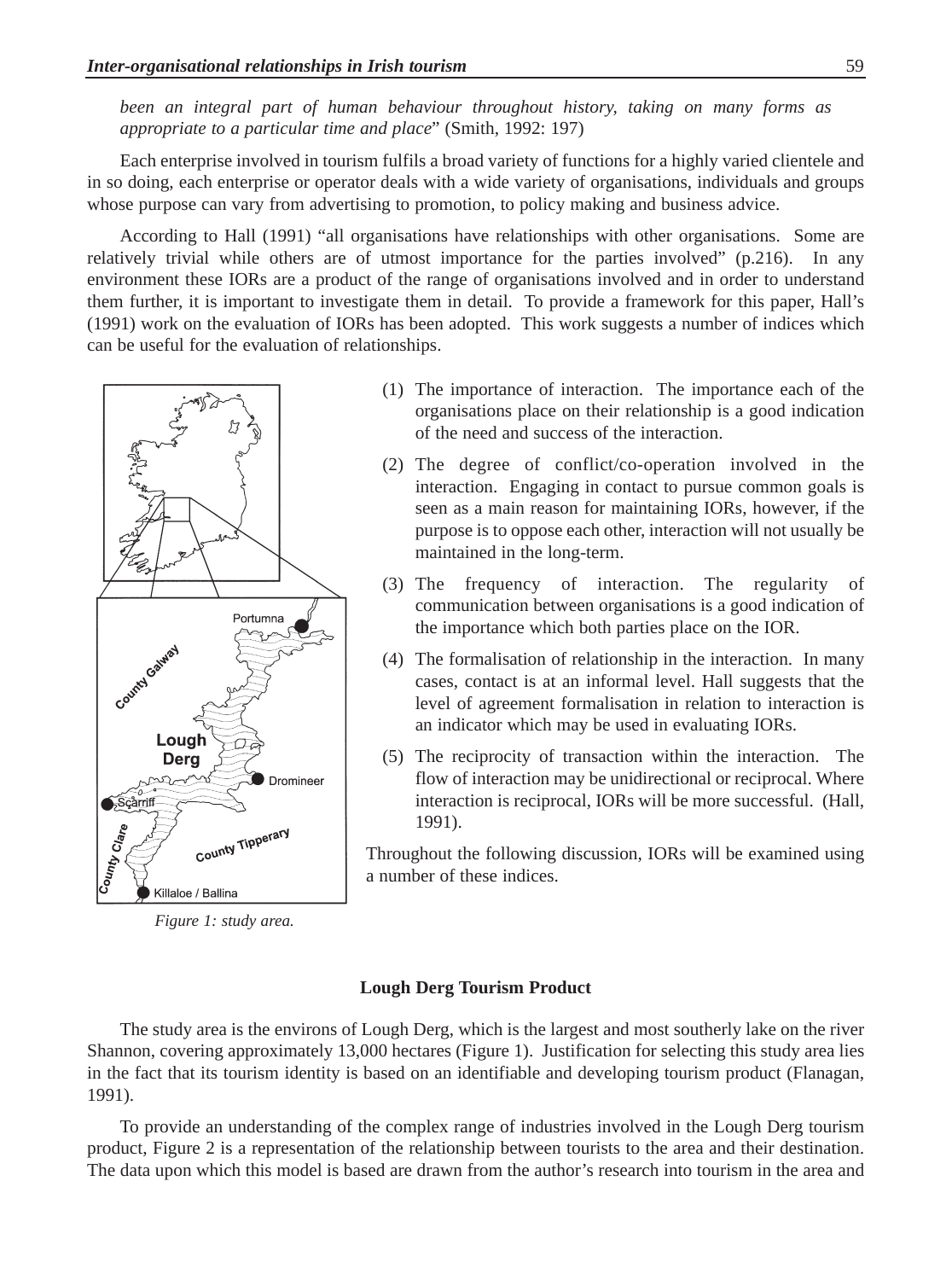

*Figure 2: Characteristics of Lough Derg tourism.*

represent the state of tourism as presented by the tourism operators in the region during the 1993-94 tourism season. At the time of this survey, Lough Derg tourism was dominated by the European market, which accounted for 52.4 percent of overseas tourism business in the area. The European share of the national market at the time was only 24.8 percent. Domestic tourism accounted for 29.5 percent of total Lough Derg business, which was close to the national figure of 36.2 percent, but, whereas the national overseas figures were dominated by the combined British and Northern Ireland market (accounting for 60.9 percent of all business) these customers only accounted for 36.9 percent of Lough Derg tourism (Bord Fáilte, 1995, Griffin, 1995). The variation of these data from the national situation illustrates the national heterogeneity of the industry - Lough Derg is more dependant on European and less dependant on British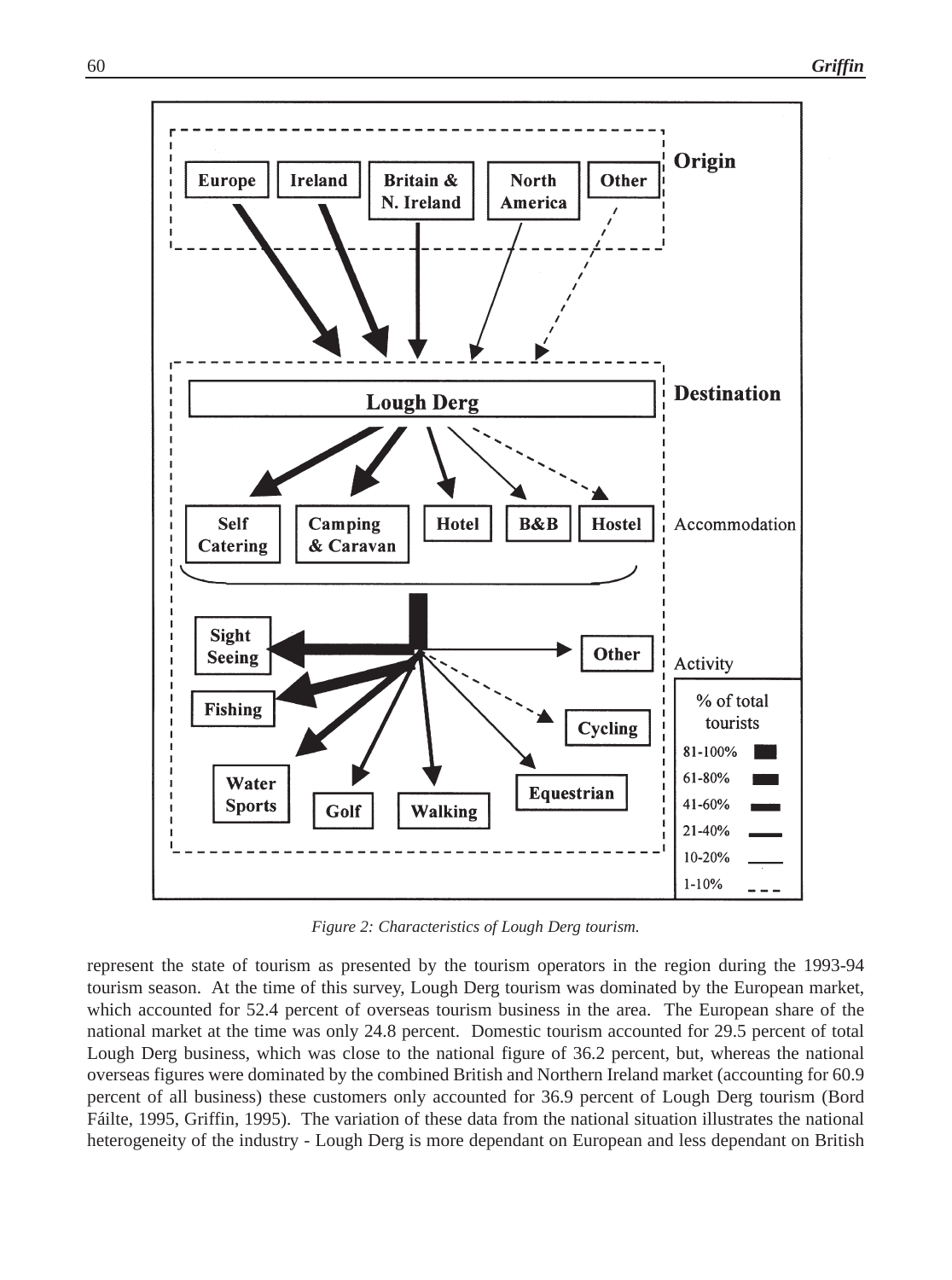tourism than is the national case and this is possibly related to the nature of the tourism product - the high numbers of Europeans would appear to be attracted by the activities available (particularly water-based) in the study area.

The ranking of accommodation enterprises is calculated using data on the peak season occupancy levels of the 61 accommodation enterprises which were surveyed. Self-Catering accommodation is by far the most popular type, accounting for 46.7 percent of peak season supply. This is followed by camping and hotel accommodation which represent 19.5 and 17.8 percent respectively. While 21.0 percent of all tourism operators in the area are in the bed and breakfast sector, this grouping only accounts for only 13.6 percent of accommodation provision. Hostel accommodation, which is in short supply in the area, is the least important sector, accounting for only 2.4 percent of peak season provision.

In line with national data, the most important activity in the area is sightseeing. Fishing is the second most important activity, reflecting the importance of the lake as a focus for tourism and this is further emphasised by the importance of water-sports. Other important activities are golf, walking, equestrian pursuits and cycling.

Overall this model provides a simple graphic representation of some of the elements of tourism at a local level in Ireland, thereby, illustrating the complexity of the industry and the difficulty of providing for coherent planning and development, particularly at an organisational level (Griffin, 1995).

#### **Lough Derg Tourism Organisations**

In addition to the broad range of tourism operators, there are a wide variety of tourism organisations with which they deal. Data from the survey of 104 tourism operators around Lough Derg are presented in Table 1 and includes the organisations which the operators identified as having an influence on the organisation of tourism. In order to help understand the functions and operations of the various organisations they are classified using a number of criteria including:

scale (i.e. national, regional or local) and diversity of function (i.e. whether the organisation deals with all aspects of tourism enterprise or just a specific sphere).

#### Also identified are:

organisations which deal with a single type of business and organisations which are not concerned exclusively/primarily with tourism.

Bord Fáilte, for example, is a national organisation that deals with all types of tourism operator. The Ireland Accommodation Guide also has a national membership base, but this agency deals solely with accommodation enterprises. The Tourist Menu is another national organisation, which is limited in function: in this case to catering enterprises. Examples of local groups are Tipperary Lakeside and East Clare LEADER group. Both of these organisations deal with a range of tourism enterprises, but, as denoted by the asterisk, they do not deal exclusively with tourism enterprises, having a much broader development brief.

From this table it can be seen that tourism organisations may be categorised using various criteria. One criterion which appears to have a major influence on the perception of, and thus, contact with an organisation is the priority which tourism operators place on its work. This is related to the first two of Hall's indices outlined above – i.e. importance of interaction and degree of co-operation. For the purpose of clarity five (non-hierarchical) categories may be considered.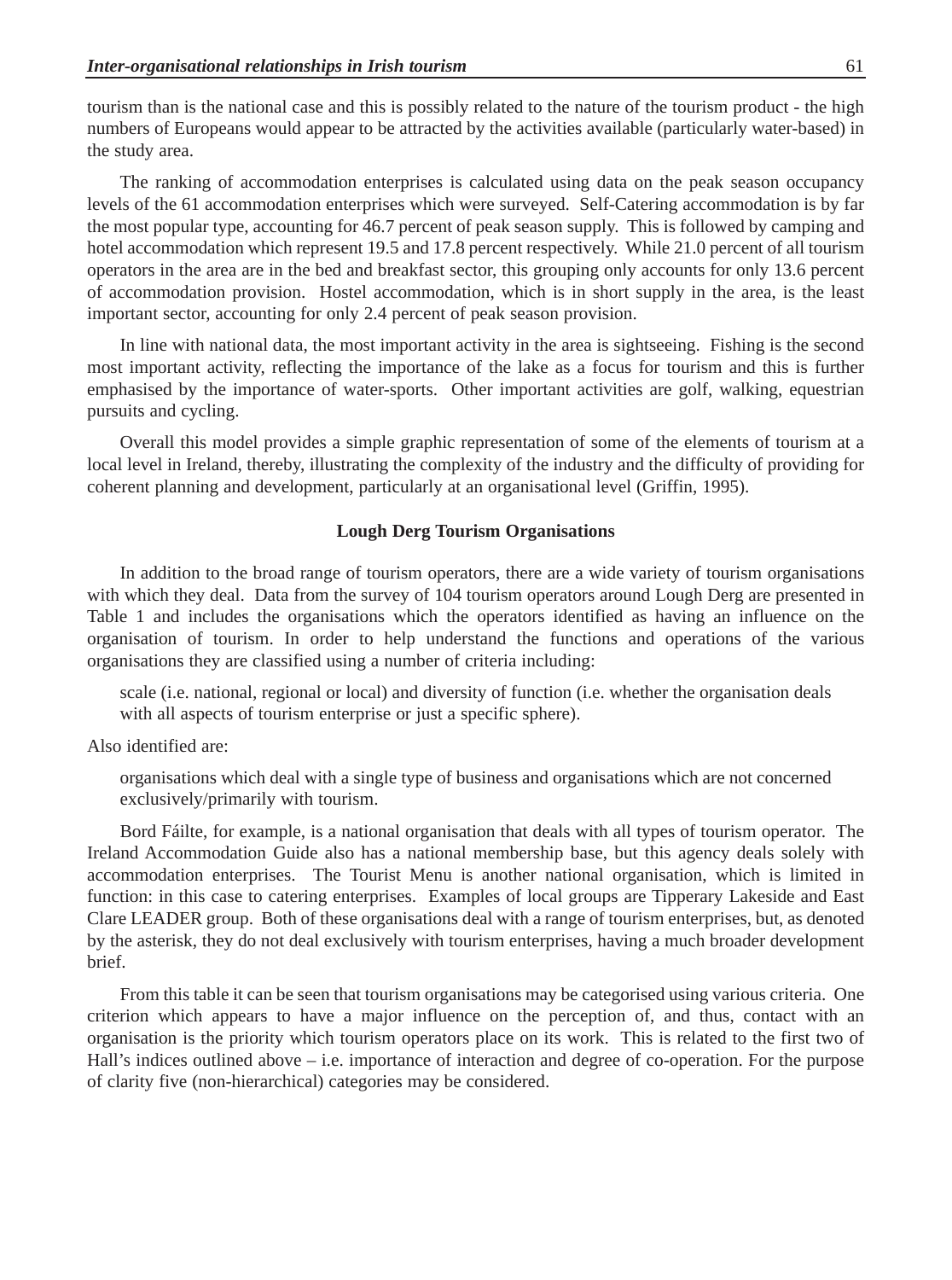| Function            |                                                                                                                                                                                                             |                                                                                                                                                                                                                                                                                                                                                                                                                                                                                                                      |
|---------------------|-------------------------------------------------------------------------------------------------------------------------------------------------------------------------------------------------------------|----------------------------------------------------------------------------------------------------------------------------------------------------------------------------------------------------------------------------------------------------------------------------------------------------------------------------------------------------------------------------------------------------------------------------------------------------------------------------------------------------------------------|
| Scale               | <b>Universal Function</b>                                                                                                                                                                                   | Specific Function                                                                                                                                                                                                                                                                                                                                                                                                                                                                                                    |
| <b>National</b>     | Bord Fáilte<br><b>Irish Tourism Industry</b><br>Confederation                                                                                                                                               | <b>CERT</b><br>Coach Tourism Council<br><b>Irish Hotels Federation</b><br>$OPW*$<br>TEAGASC*<br><b>Accommodation Guide</b><br>Convention Bureau of Ireland<br>Restaurants:<br><b>National Guide to Restaurants</b><br><b>Tourist Menu</b><br>Hotels & Guest houses<br>Town & Country Homes<br>Self-Catering:<br><b>Self-Catering Guide</b><br>Bed & Breakfast/Guesthouse<br><b>Irish Farm Holidays</b><br>Friendly Homes of Ireland<br>Be our Guest<br>Hidden Ireland<br>Camping/Caravan:<br>Caravan & Camping guide |
| <b>Regional</b>     | Western Regional Tourism Org.<br>Shannon Development*<br>Regional Tourism Partnership                                                                                                                       |                                                                                                                                                                                                                                                                                                                                                                                                                                                                                                                      |
| Sub-Regional / Lake | Lough Derg Working Group*<br>Lough Derg Marketing Group<br>Lough Derg Pleasure Lake                                                                                                                         |                                                                                                                                                                                                                                                                                                                                                                                                                                                                                                                      |
| Local               | Tipperary Lakeside*<br>Tourism Information Office<br>East Clare LEADER*<br>Heritage Centre<br>Tidy Towns*<br>Chamber of Commerce*<br>Development Association*<br>Community Council*<br><b>Fishing Group</b> |                                                                                                                                                                                                                                                                                                                                                                                                                                                                                                                      |

Table 1: Lough Derg tourism organisation/advertising matrix.

\* Denotes organisation is not exclusively a tourism organisation

Underlined organisations are those that deal with a single type of business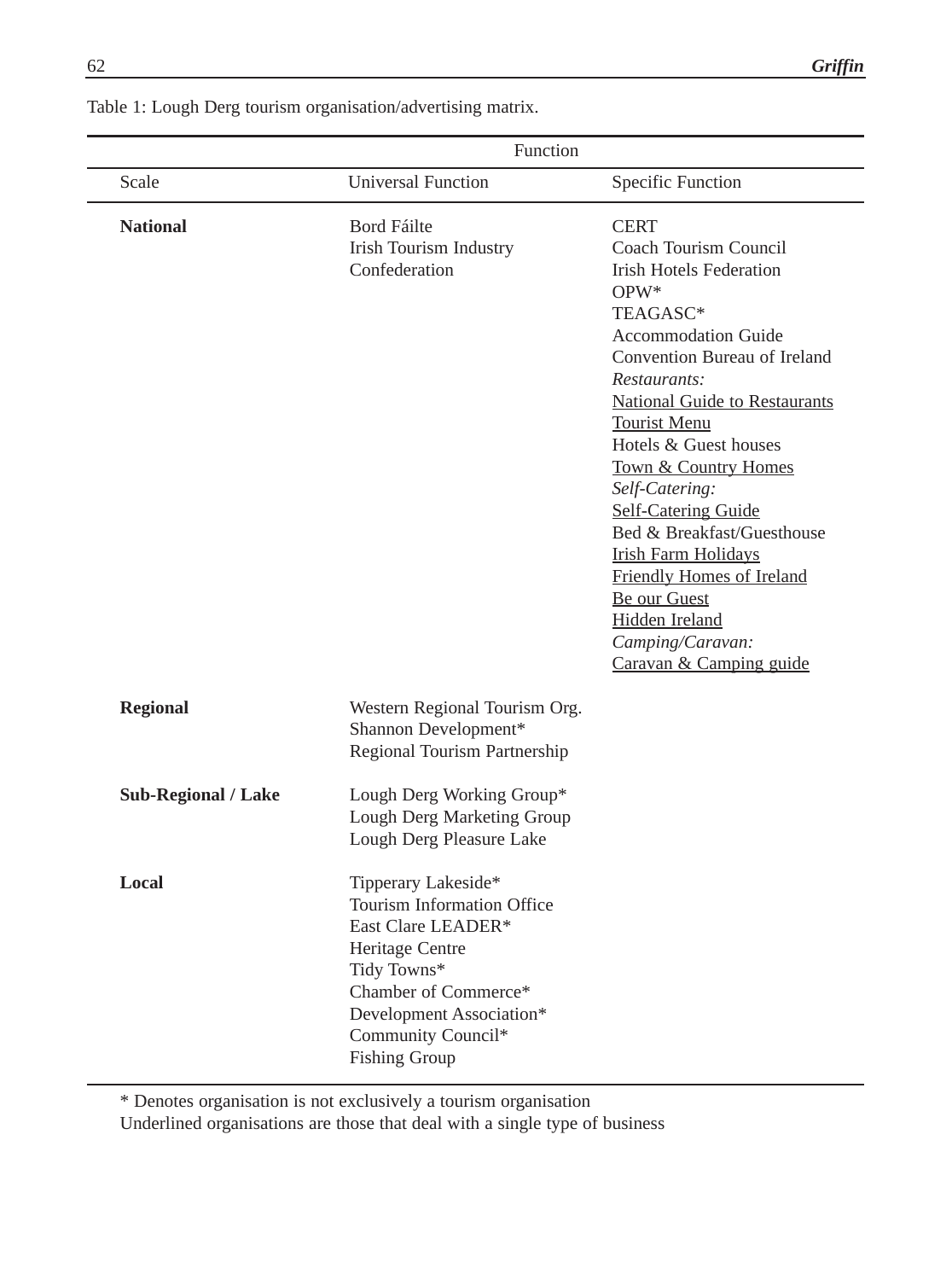*Primary organisations.* This category includes organisations that must be contacted by an operator. Mainly referring to Bord Fáilte, the relevant Regional Tourism Organisation and the local Tourist Information Office, these are organisations which must be contacted in order to achieve official recognition (i.e. to achieve Bord Fáilte approval) or to operate within official tourism networks.

*Specialised organisations*. A number of organisations deal with tourism enterprises of a specific nature. This category includes business-specific organisations such as Bórd Fáilte's Ireland Accommodation Guide, the Bord Fáilte Self Catering Guide and the Ballygowan Guide to Restaurants.

*Elite organisations*. This category consists of organisations that are highly specific and selective in the nature of their membership and includes groups such as Hidden Ireland or the Tourist Menu. These are the type of organisation to which many operators aspire.

*Secondary organisations*. This broad category includes the range of non-essential support/promotional organisations that are non-specific in their membership criteria. This grouping includes such tourismspecific organisations as the Irish Tourist Industry Confederation, Shannon Tourism Partnership or Tipperary Lakeside, but also includes local development groups and LEADER.

*Functional organisations.* This final group includes organisations that have a highly specialised, practical function in relation to tourism. Examples include CERT (the State Hotel and Tourism Training Agency) or TEAGASC (the Agricultural and Food Development Authority, but also organisations such as the OPW (Office of Public Works). These organisations are not exclusively tourism organisations but are contacted by operators for specific purposes.

#### **Lough Derg IORs**

To produce a generalised statement that adequately deals with a vast number of relationships is a far from simple task. Table 2 represents 329 individual relationships between 104 tourism operators and the range of tourism organisations outlined in Table 1. As such it can only hope to summarise the data in very general terms. The table lists a number of organisations and groups, firstly, indicating the percentage of all operators who were in contact with each organisation, and secondly, assigning to each organisation a value based on how frequently they were contacted by the operators in question. A value of 3 in the second column indicates regular contact and a value of 1 indicates irregular contact. It must be pointed out that this figure is simply a measure of regularity of contact, and does not indicate the quality of that interaction.

In all, 82.7 percent of the interviewed operators were in contact with some tourism organisation. A total of 71.2 percent of operators were in contact with two, and 54.8 percent were in contact with three or more organisations. The organisations which were contacted only on an 'irregular basis' (contact index of 1.00 to 1.49) include the Coach Tourism Council, the Irish Tourism Industry Confederation, the Convention Bureau of Ireland, Nenagh Heritage Centre (a local museum and visitor centre which mounts displays of local and regional interest) and the Town and Country Homes organisation. These are mainly national organisations that were contacted by only a small number of operators. The four organisations with the lowest contact index (value of 1.00) were each contacted by fewer than 2.8 percent of operators. The Town and Country Homes organisation, also in this category, was contacted by 7.7 percent of operators. Three of these organisations are highly specialised and most operators would have little interest or reason to contact them. These are the Coach Tourism Council, Irish Tourism Industry Confederation and the Convention Bureau of Ireland. The exceptions to this are the Heritage Centre (which is contacted by 1.9 percent of operators) and the Town and Country Homes organisation. For individual operators, these two organisations have an advertising function with no real advisory role. Thus, operators (on an irregular basis) either hand in their advertising literature (in the case of the Heritage Centre), or pay their annual subscription, neither of these acts require or result in further regular contact.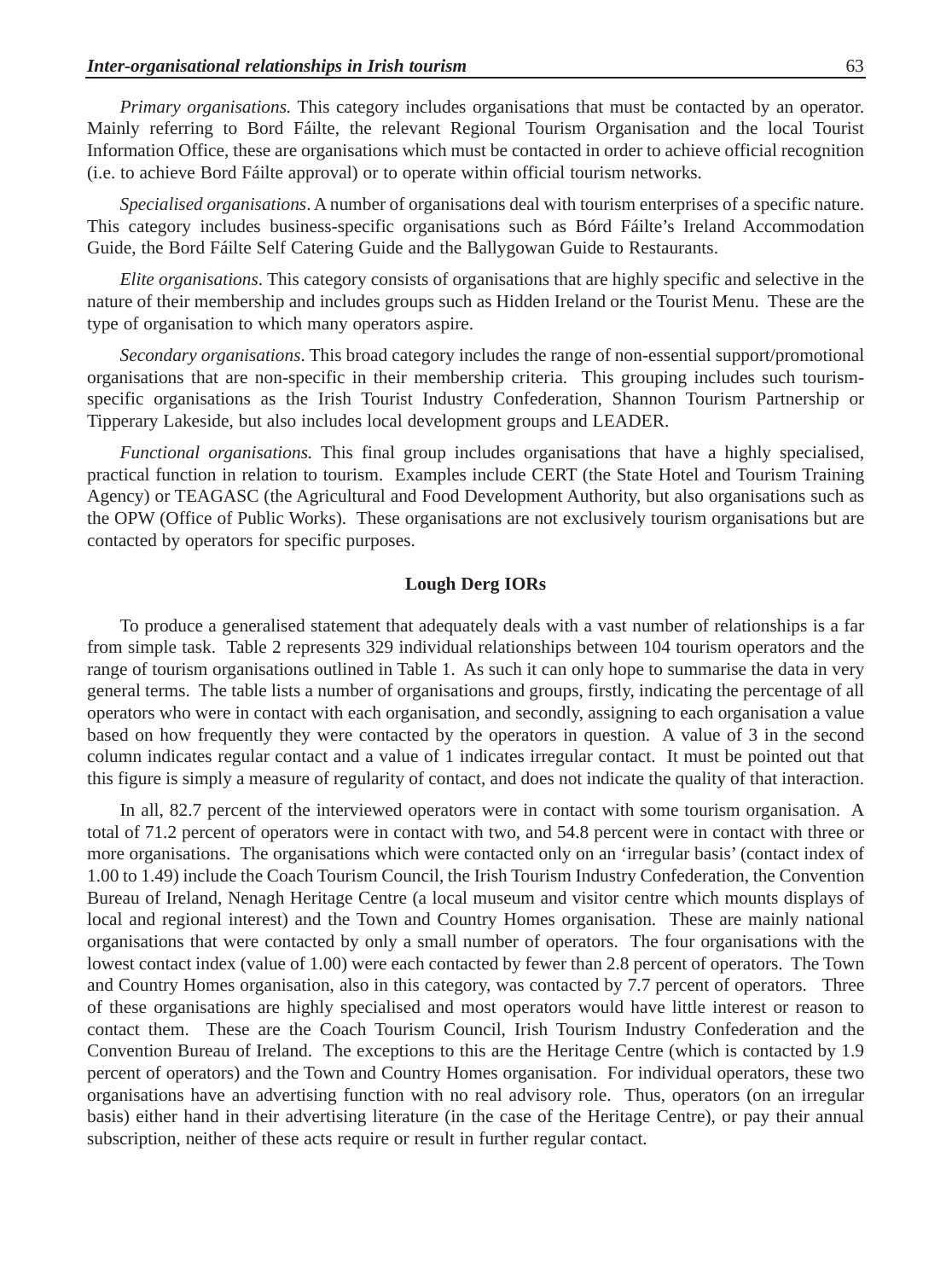Table 2: Summary of All IORs: Contact with each organisation.

| Organisation                                       | Percent of operators Contact Index |      |
|----------------------------------------------------|------------------------------------|------|
| <b>LEADER</b> group                                | 2.8                                | 2.66 |
| <b>Expert Group/Organisation</b>                   | 4.8                                | 2.40 |
| <b>Local Tourist Information Office</b>            | 60.6                               | 2.31 |
| Hidden Ireland                                     | 3.8                                | 2.00 |
| Shannon Development/ Regional Tourism Organisation | 67.3                               | 1.88 |
| Tipperary Lakeside                                 | 28.8                               | 1.86 |
| Lough Derg Marketing Group                         | 26.0                               | 1.81 |
| <b>CERT</b>                                        | 9.6                                | 1.80 |
| Friendly Homes of Ireland                          | 4.8                                | 1.80 |
| Lough Derg Working Group                           | 17.3                               | 1.77 |
| Irish Farm Holidays                                | 5.8                                | 1.66 |
| <b>OPW</b>                                         | 9.6                                | 1.60 |
| Bord Fáilte                                        | 56.7                               | 1.59 |
| <b>Irish Hotel Federation</b>                      | 6.7                                | 1.57 |
| Shannon Tourism Partnership                        | 15.4                               | 1.56 |
| <b>TEAGASC</b>                                     | 5.8                                | 1.50 |
| Town and Country Homes                             | 7.7                                | 1.25 |
| Heritage Centre                                    | 2.8                                | 1.00 |
| Convention Bureau of Ireland                       | 1.9                                | 1.00 |
| <b>ITIC</b>                                        | 1.9                                | 1.00 |
| Coach Tourism Council                              | 1.0                                | 1.00 |

#### **Contact Index**

 $2.60 - 3.00 =$  Regular Contact  $2.10 - 2.59$  = Fairly Regular Contact 2.00 - 2.09 = Occasional Contact 1.50 - 1.99 = Fairly Irregular Contact 1.00 - 1.49  $=$  Irregular Contact

At the other end of the contact index scale are the organisations that were contacted on a 'regular' or 'fairly regular' basis (contact index of 2.60 to 3.00 and 2.10 to 2.59 respectively). The East Clare LEADER group, with a contact index of 2.66, is the only organisation which was contacted on a 'regular' basis. While relatively new, when this survey was carried out, this organisation was already active in promoting tourism in the Scarriff area, organising business courses and workshops for tourism operators, and being instrumental in the establishment of a local tourism co-operative. Regular contact with this organisation was only by operators with enterprises in the geographical catchment area of Scarriff (see figure 1) and thus, there was only a small (if active) number of individuals involved (only 2.8 percent of all operators).

There are a number of groups/organisations that were contacted on a 'fairly regular' basis. These include the relevant local Tourist Information Office (which was contacted by a large percentage of individual operators - 60.6 percent ), and also a number of organisations which are included in the table under the title of 'Expert Groups/Organisation'. Included in this wide-ranging category are specialised organisations such as: the ESB; the Shannon Regional Fisheries Board; the Irish Boat Rental Association; the Independent Holiday Hostel Association; and Tourist Information Offices other than the local one. As none of these organisations appeared more than once in the survey and their level of contact is similar, they were dealt with as a single group.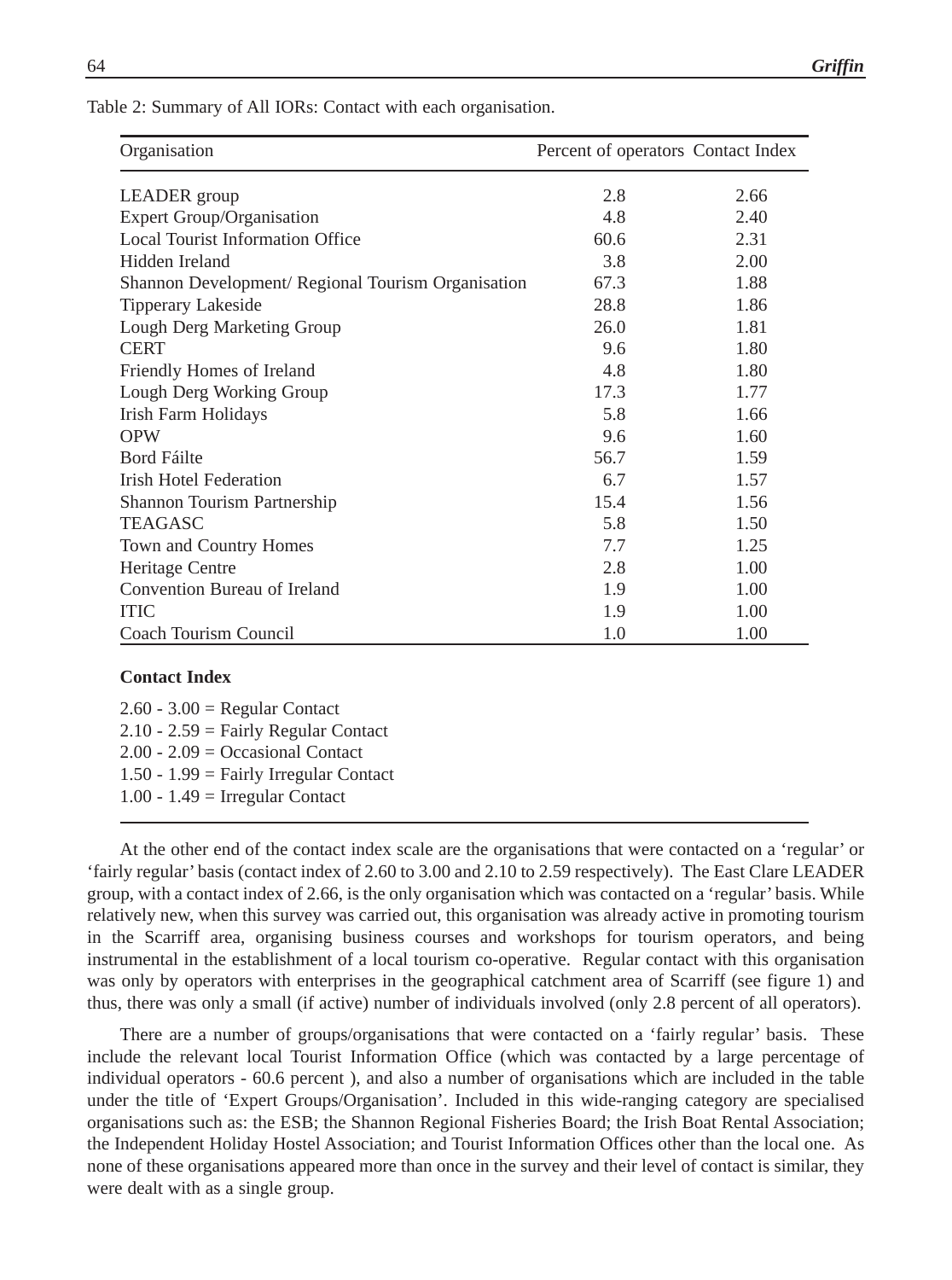A number of reasons may be proposed as to why organisations were contacted on a fairly regular basis. As suggested above they all appear to carry out work directly relevant to the day-to-day workings of specific tourism enterprises. The local Tourist Information Office makes bookings, advertises and promotes local enterprises on a daily basis and carries out work which has a direct impact on the business of an operator. A number of the other organisations also provide a regular service to operators, albeit of a very specific nature. The Regional Fisheries Board, for example, is only of interest to operators with a major interest in fishing, the Boat Rental Association is only of interest to those providing cruisers for hire, and the Independent Holiday Hostel Association deals only with its recognised members.

The middle category in this contact index scale is the narrow band of 'occasional contact', with values from 2.00 to 2.09. The Hidden Ireland Group is the only member of this category and as with a number of organisations in the 'fairly regular' category, the Hidden Ireland group provides regular information to, and answers queries from, its members.

The largest category in this table is the 'fairly irregular' index value ranging from 1.50 to 1.99. Following from the characteristics of the other categories it may be proposed that organisations at the upper end of this group would be those providing the most practical service to the operators who contacted them. This hypothesis applies in the case of Shannon Development and the Western Regional Tourism Organisation, Tipperary Lakeside Group and the Lough Derg Marketing Group: these organisations carry out extensive marketing and promotional activity, are in contact with operators both to gather and to disseminate information and were also contacted by large percentages of the operators (see first column of data).

The fourth member of this group is CERT with a contact index 1.80. The main dealings which operators have with CERT is to organise training and work experience for students in the various businesses. Friendly Homes of Ireland (1.80) Irish Farm Holidays (1.66) and the Shannon Tourism Partnership (1.56) are all advertising groups, which, it would appear, have less contact with operators. In these three cases, the most common experience is for businesses to pay membership, and typically that is the only contact between operator and organisation. Only in a minor number of cases was there more frequent contact. The Lough Derg Working Group (1.77), OPW (1.60), Irish Hotels Federation (1.57) and TEAGASC (1.50) are all organisations that have an ancillary advisory role regarding tourism. Only in particular cases did operators contact these groups, and when this happened it was on a 'fairly irregular' basis.

The only member of this 'fairly irregular' group that has not already been dealt with is Bord Fáilte, which has a contact index rating of 1.59. This low score may initially appear out of character for the National Tourism Organisation (NTO), however, in theory, operators' dealings with them ought to be through the appropriate Regional Tourism Organisation. In view of this, the level of contact is quite high, with 56.7 percent of operators claiming to directly contact Bord Fáilte (although this is on a 'fairly irregular' basis). In most cases this contact is to pay annual registration, to enquire about or advertise in a particular publication.

Arising from this basic analysis, a number of generalisations may be made about the organisations that are contacted by tourism operators. The organisations which are contacted most regularly by large numbers of operators can be seen to be those which have achieved some of the fundamental requirements of IORs outlined by Simmons, (1994) - they are goal oriented; democratic; integrate their goals into mainstream planning and carry out their work in a systematic and well-planned manner.

#### **Modelling Lough Derg IORs**

Figure 3 presents more value-specific data on the IORs of tourism. In developing the structure of the model, the work of a number of authors on organisational theory was adopted.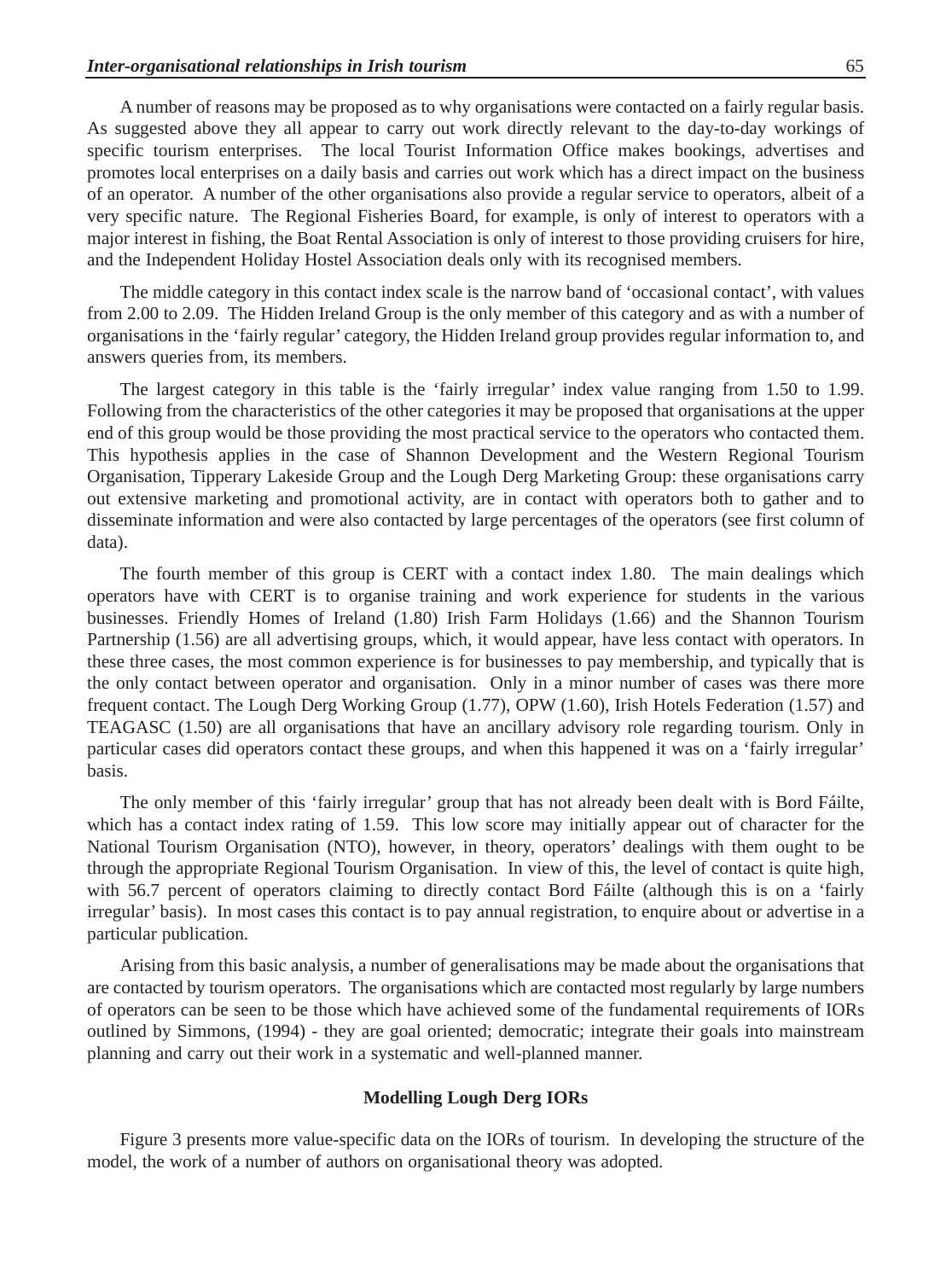

*Figure 3: Frequency of IORs in Lough Derg tourism.*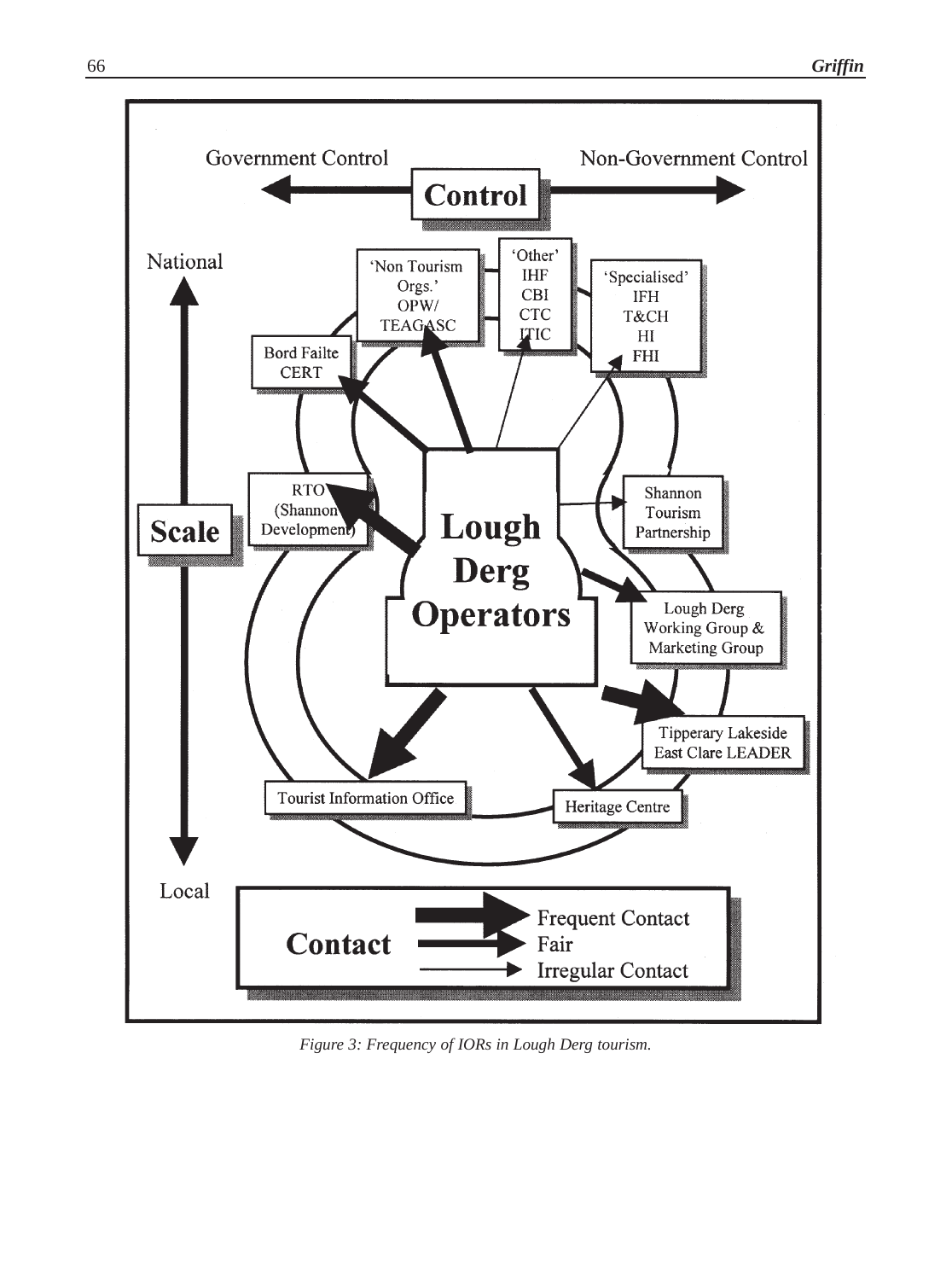The basic structure is a simplified version of Mintzbergh's 'cast of players' as outlined by Clegg (1990). Clegg illustrates the interaction between organisations in terms of a twofold division of these organisations into the 'internal' and the 'external coalition'. In this model the 'internal coalition' contains the Lough Derg tourism operators and the 'external coalition' contains the organisations with which they interact.

In order to classify the various elements of the 'external coalition', two axes are used. In this case, the two axes use attributes influenced by Pearce (1992) in his 'dimensions of tourism organisation'. In this instance 'scale' and 'degree of public/private control' have been chosen as the defining criteria.

The government controlled organisations range from Bord Fáilte and CERT at the national level to Regional Tourism Organisations (RTOs) and down to the local Tourist Information Office (TIO). Also included in the national, government-funded/controlled category are non-tourism organisations which include the Office of Public Works and TEAGASC, which are not specifically tourism organisations, but carry out tourism related functions.

The 'Other Tourism Organisation' category includes the Irish Hotels Federation, Convention Bureau of Ireland, Coach Tourism Council, and the Irish Tourist Industry Confederation. The 'Specialised Tourism Organisation' category includes voluntary specialist groups, such as Irish Farm Holidays, Town and Country Homes, Hidden Ireland and Friendly Homes of Ireland which are independent organisations which actively promote their members.

At a regional level for non-governmental organisations is the Shannon Tourism Partnership, which is a regional marketing partnership. While this organisation is sponsored by Shannon Development, the Mid-Western regional tourism organisation it places strong emphasis on the involvement of its members. The next level is 'Lough Derg Organisation' which includes the Lough Derg Working, and Marketing Groups. 'Sub-Lake Groups' includes Tipperary Lakeside and the East Clare LEADER group. The final organisation in this model is the most localised and non-government category which contains Nenagh Heritage Centre.

This model represents the importance which the individual operators place on their contact with the agencies and organisations in question. For example 67.3 percent of all operators contacted the Regional Tourism Organisation, but 96.6 percent of those operators contacted the organisation on a regular basis.

The overall trend in the model is that the most frequently contacted groups are the local agencies, both governmental and non-governmental. The most frequently contacted group was the aforementioned Regional Tourism Organisation (mainly Shannon Development), and also in this category are the local tourist information office and the 'Sub-Lake Groups' (Tipperary Lakeside and LEADER). The least contacted organisations are the Shannon Tourism Partnership, the 'Other Tourism Group' and the 'Specialised Tourism Groups'. This model visually demonstrates the findings of Table 2, that the most regular IORs between operators and organisations occur where the interaction has a visible and direct purpose in relation to the work of the tourism operator. Thus, contact with the local level marketing groups is prominent, while the lowest incidence of contact is with organisations which collect subscriptions and have little reason to engage in active day-to-day contact with operators.

#### **Lough Derg Marketing Effectiveness Model**

The structure of the model in Figure 4 is similar to Figure 3, but, in this case it represents the IORs between Lough Derg operators and the main tourism marketing groups. As with the previous model, the vertical axis in this model deals with the scale of organisations, ranging from national to local level. The horizontal axis represents the level of specialisation of the organisation, ranging from the specific or elite organisations, to the more general, which deal with any tourism type. In this case the model illustrates the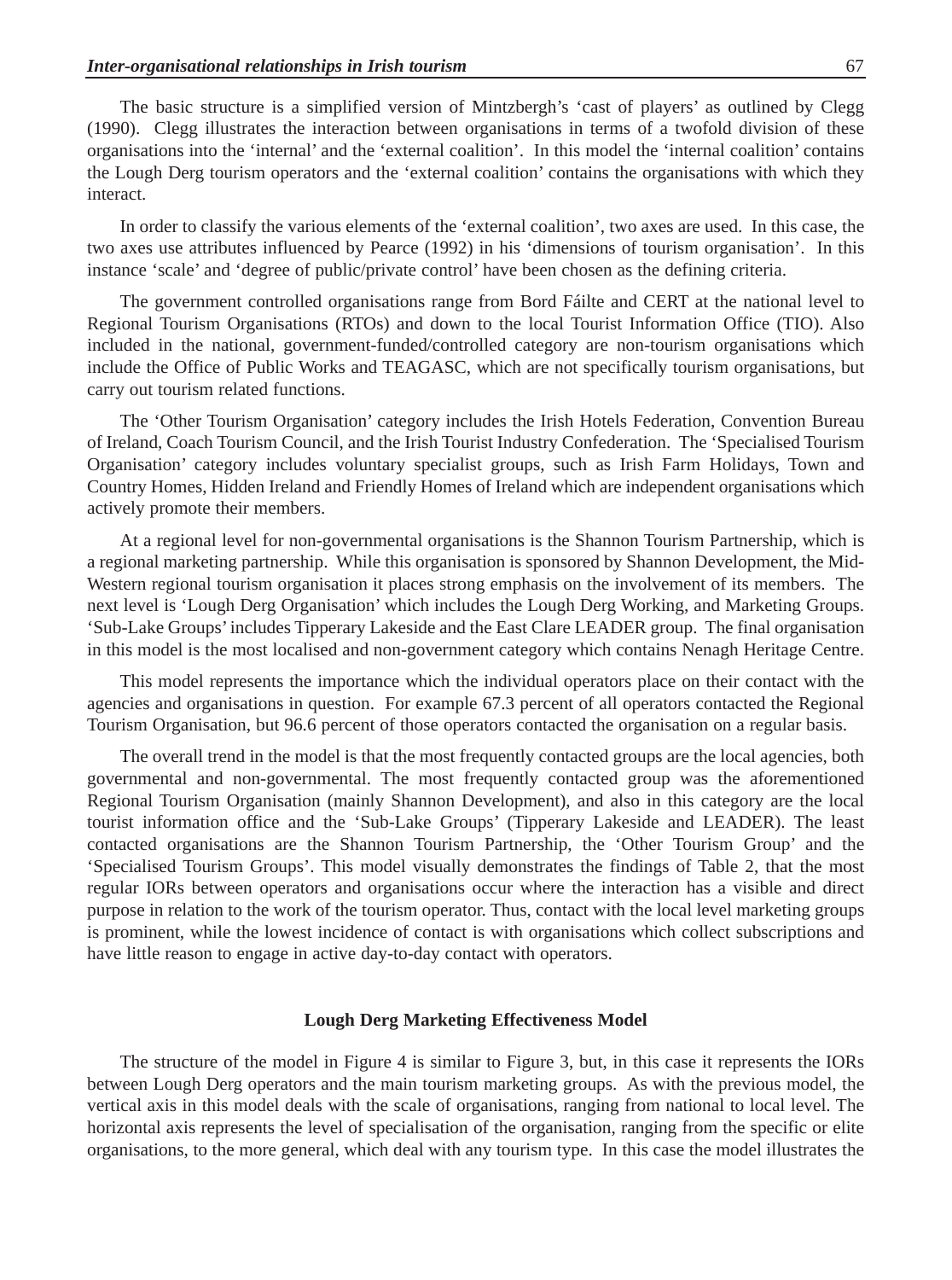

*Figure 4: Marketing IORs in Lough Derg tourism.*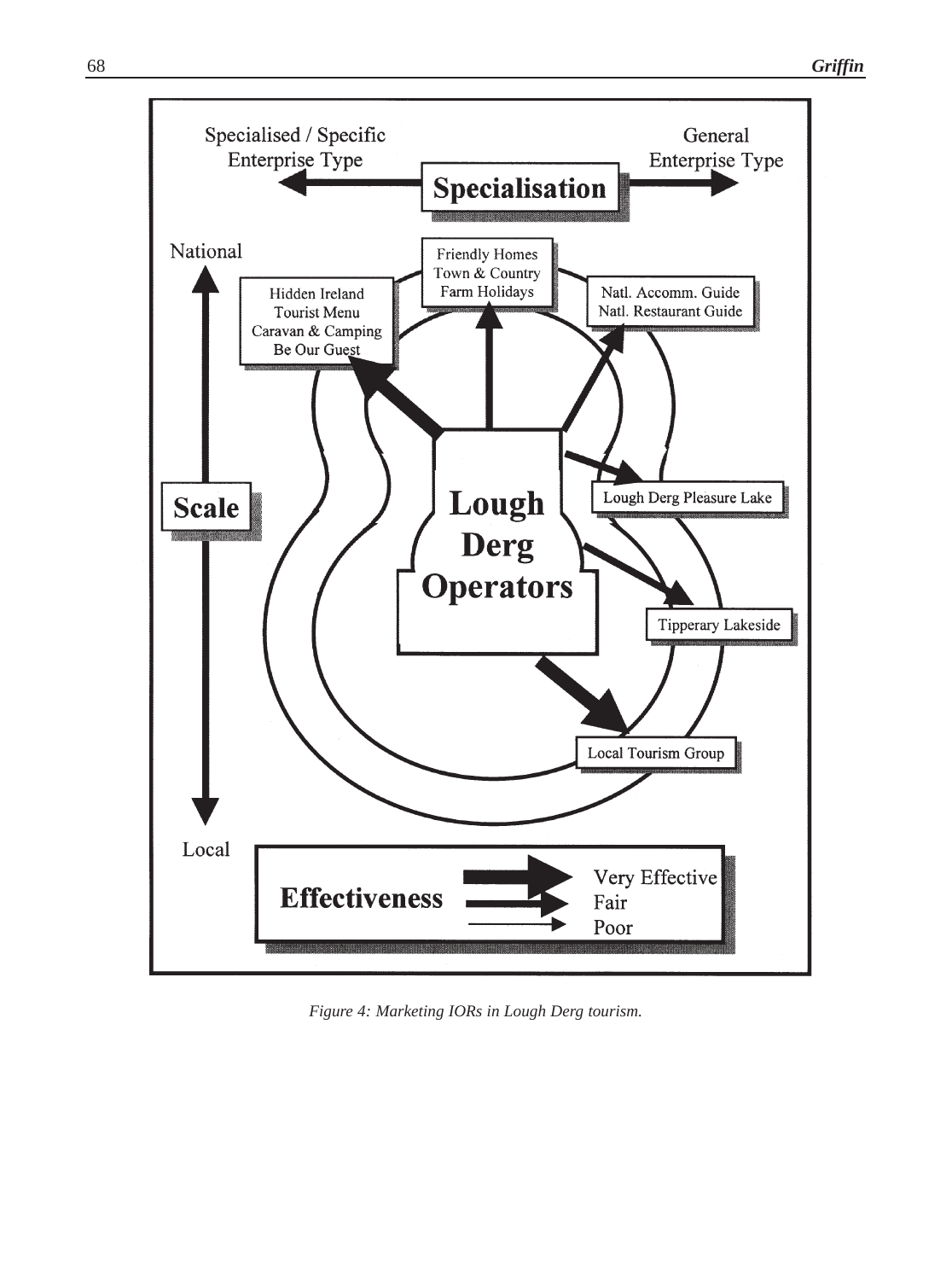operators' perceived effectiveness of the various IORs.

Using these defining criteria, the 'external coalition' in the model is made up of six categories of marketing organisation. The first contains highly specialised organisations which are national in scale and includes Hidden Ireland, Tourist Menu, the recognised Caravan and Camping Guide and the 'Be our Guest' group. Slightly less specialised organisations such as Friendly Homes of Ireland, Town and Country Homes and Farm Holidays are in the next category, while the more generalised advertising organisations such as the Ireland Accommodation Guide and the Ballygowan Guide to Restaurants are in the third category. All three of these groups are national in scale, but vary in their level of specialisation or member selection. None of the operators deal with specialised local marketing organisations, but, a number of less specialised local agencies exist which deal with a variety of tourism enterprises either around the entire lake (Lough Derg Pleasure Lake - an advertising group); portions of the lake (Tipperary Lakeside - an areabased development group with tourism interests) or localised tourism groups (Scarriff LEADER group and Portumna Tourism Group)

The figure illustrates the opinion of Lough Derg operators regarding the effectiveness of the various categories of organisation which they contact for marketing purposes. All organisations are perceived to be at least fair in their effectiveness, but, there is a tendency for national agencies which are specialised and local groups (which are not specialised) to be seen as the most effective in their marketing work.

#### **Formalisation and Reciprocity of IORs**

The above methods of examining tourism IORs around Lough Derg illustrate the complex set of relationships which exist between a sample of Irish tourism operators and the organisations which support them. As mentioned, 82.7 percent of operators in this survey contact at least one organisation for some business related purpose. Many operators contact more than one organisation, and the main reasons they cite for such contacts are for marketing purposes and advertising, advice on day-to-day running of their businesses and interest in their locality. Various reasons were given by operators for not being in contact with more organisations, but the main reason was 'lack of time' (41.0 percent of operators). With this in mind, the following model (Figure 5) suggests an overall organisational structure for the Lough Derg area which rationalises the work being carried out by many of the organisations and groups. The proposed structure suggests some minor alterations in operation for some organisations, the need for major restructuring of others, and in some cases suggests the need for the establishment of new organisations.

A number of community groups already exist throughout the area and, in some cases, the work being done is highly successful. Community activity ranges from Tidy Town and other developmental work, to promotion of the local area through the publication of booklets and brochures. Many groups are informal in nature but nevertheless are voicing the opinion of their members and dealing with issues which they see as relevant. The establishment of groups in all communities throughout the area is a priority, as it is only through the existence of such groups that community action, responding to community issues, can be ensured (Griffin, 1995).

These community groups should feed into local groups, and a number of examples of successful local groups exist around Lough Derg: Tipperary Lakeside, Portumna Tourism Group and East Clare LEADER are seen by operators as being the most successful local level groups in the area. The ideal situation would be a small number of local groups around the lake which would cover the entire geographical area and work together in an integrated rather than conflicting manner. These groups should be of sufficient scale to act in a practical, professional and effective manner, and represent their members and the community groups in their catchment area when dealing with national or regional bodies.

Two main tourism organisations exist in the Lough Derg area: the Lough Derg Working Group and the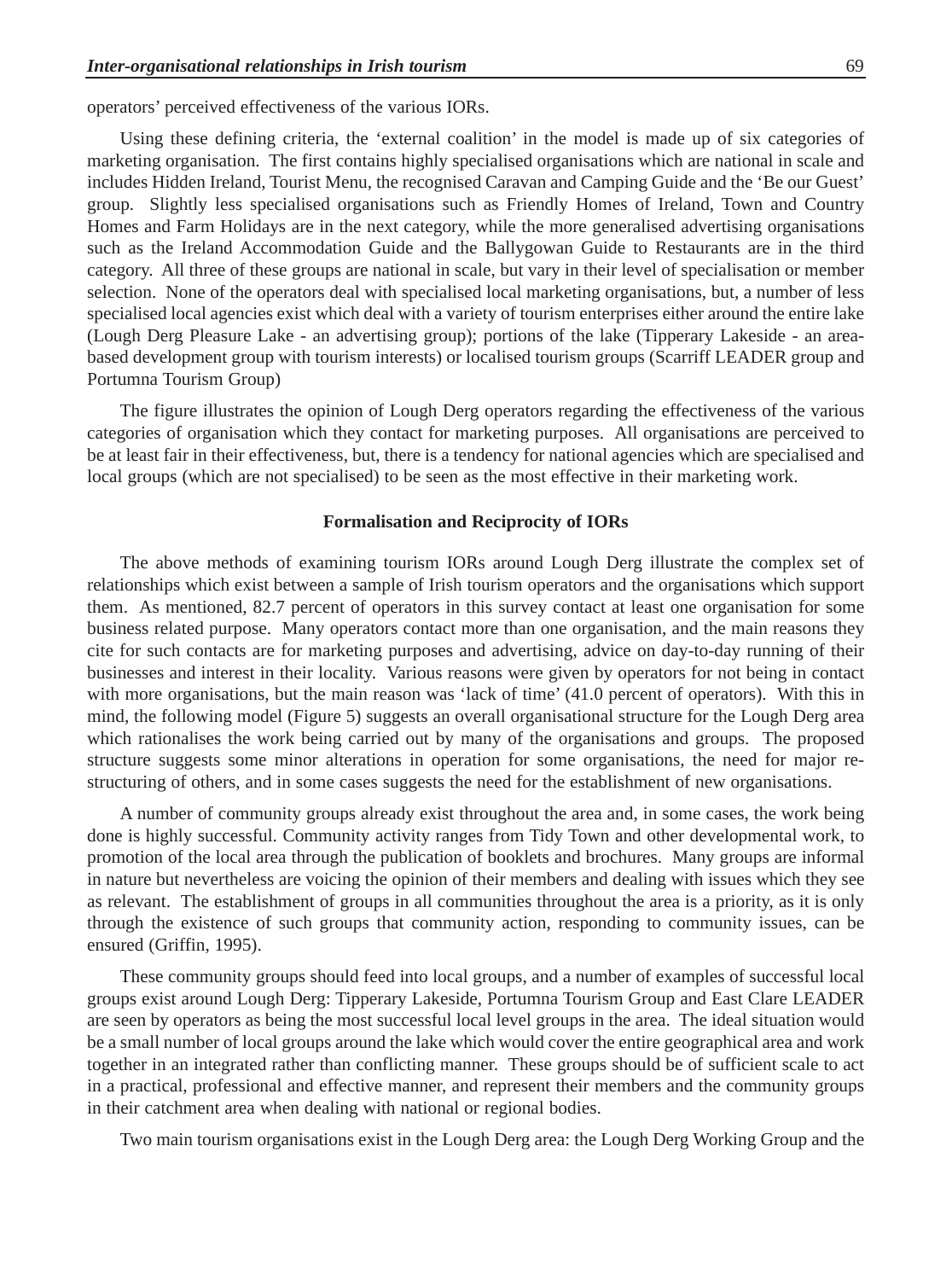Lough Derg Marketing Group. The Lough Derg Working Group, consisting mainly of statutory agencies, needs to encourage the regional public sector groups to become more actively involved in its operation. The position of the Working Group would be strengthened by the formalisation of its status and functions and its integration with the overall planning of tourism in the region.

Of all the organisations, the Lough Derg Marketing Group needs to undergo the most radical change. The group is currently restricted by its function and title and the adoption of a new title and wider responsibilities would provide greater appeal amongst tourism operators and thereby, achieve more successful results.

The model (Figure 5) proposes the replacement of the Lough Derg Marketing Group with a Tourism



*Figure 5: Proposed structure of Irish Tourism organisation.*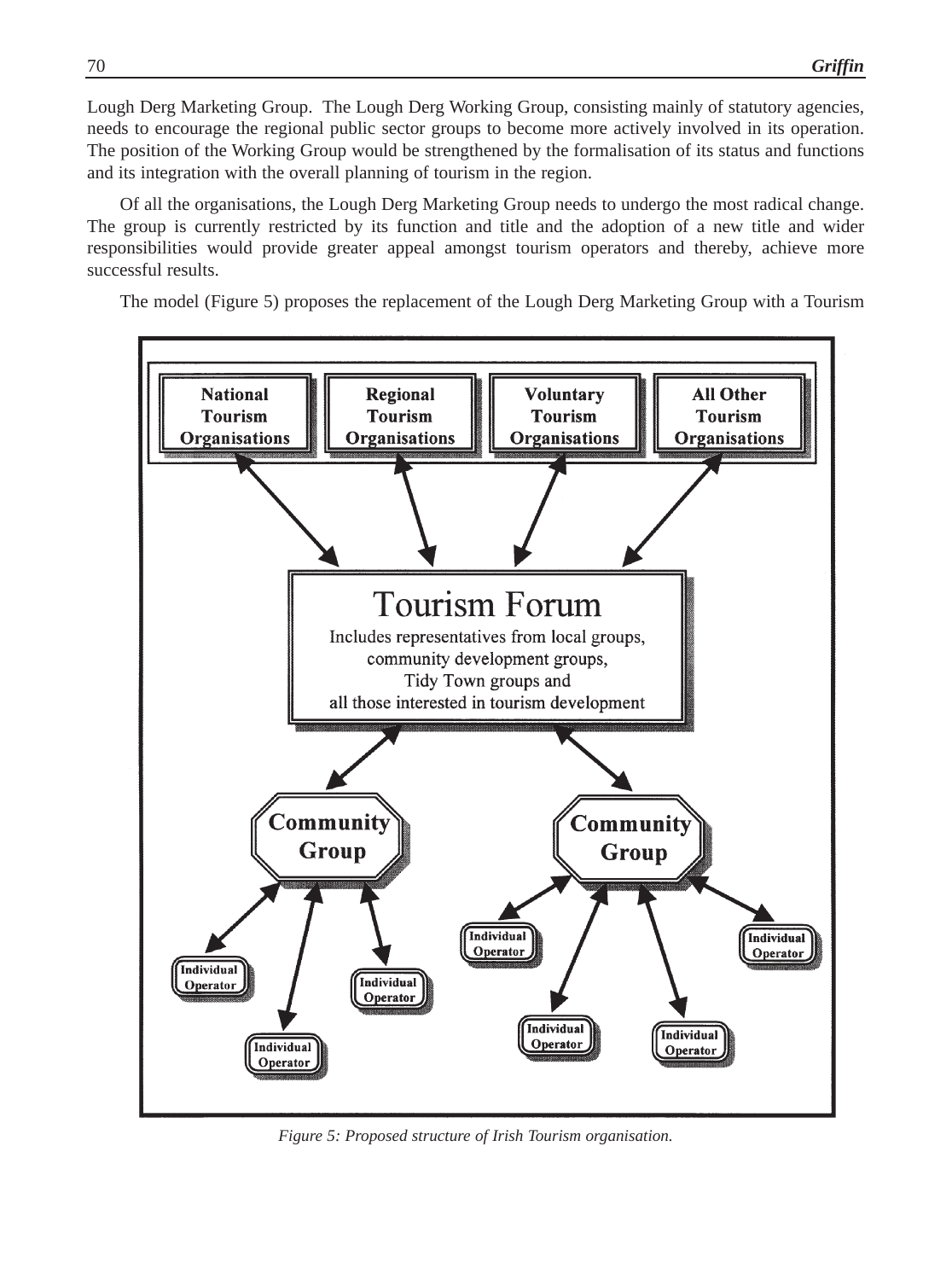Forum. This new organisation would draw its membership from all interest groups and individuals, who are concerned about Lough Derg tourism. The main work of the Forum would be to act as facilitator between community/local tourism groups and national/regional tourism organisations. This work would be carried out while keeping cognisance of the overall developments around the lake, including the work of its parent agency, the Lough Derg Working Group.

Arising from this structure, sub-groups and committees could be formed consisting of members from the public sector and from all bodies and community groups to tackle mutual issues of concern such as monitoring and control of pollution and the overall development of the lake. Providing such consultation between the community and regional/national policy makers would ensure a more viable and informed planning process, and would provide the reformed 'marketing' group with a stronger focus.

As part of this restructuring, it is suggested that it is not entirely feasible for a lake-wide organisation to successfully engage in the marketing of tourism. This is in agreement with the findings of Drea (1992), who suggests that marketing should be a higher level activity, as the proliferation of local level organisations engaging in marketing functions is not conducive to the creation of a national image abroad. Therefore, the main potential for the suggested Lough Derg Tourism Forum would be in the area of product development and planning rather than marketing.

There are two main strengths in this model; first, it formalises and thereby rationalises IORs and secondly, it allows for a two-way transfer (reciprocity) of ideas and information. Where appropriate, this structure could interact with other regional or national organisations, thus rationalising resources such as time and money spent in contact with the multitude of organisations outlined above. For example, organisations such as Irish Farm Holidays or the Ireland Accommodation Guide could contact, or be contacted by, the Tourism Forum which would act on behalf of its members (Griffin, 1995).

#### **Conclusion**

By applying the aforementioned theoretical models in the analysis of Lough Derg tourism, it can be seen that organisations which tourism operators perceive as being effective and organisations which they contact regularly, exhibit a number of common traits. These traits may be seen as prerequisites for successful IORs in Irish tourism and while none of the Lough Derg tourism organisations possess all of these traits, those which are closer to the ideals of these indices, are perceived by operators as being most useful in the organisation of tourism.

- (1) They deal with operators on a personal basis (Shannon Development, for example, claim to know, the majority of tourism operators in their area, such knowledge should help their operations).
- (2) They interact with operators and offer an opportunity for members to voice their opinion (organisations such as Irish Farm Holidays encourage involvement from their individual members).
- (3) They are specialised and/or successful in the work they carry out (Hidden Ireland allows only specific types of enterprises to join and thus the advertising carried out is of a highly specialised nature).
- (4) The work they carry out is directly relevant to their members/businesses which contact them (East Clare LEADER, for example, has carried out small business training courses in direct response to their members' needs) (Griffin, 1995).

As such these traits may be considered as 'ideals for IORs' or the core of a blueprint for tourism organisations in their dealings with tourism operators.

Through the use of models, this paper has brought together a number of key concepts regarding the IORs in tourism around Lough Derg. Examination of these concepts illustrates the need for the principal tourism organisations to co-ordinate their work, to consult with the individual tourism operators and to